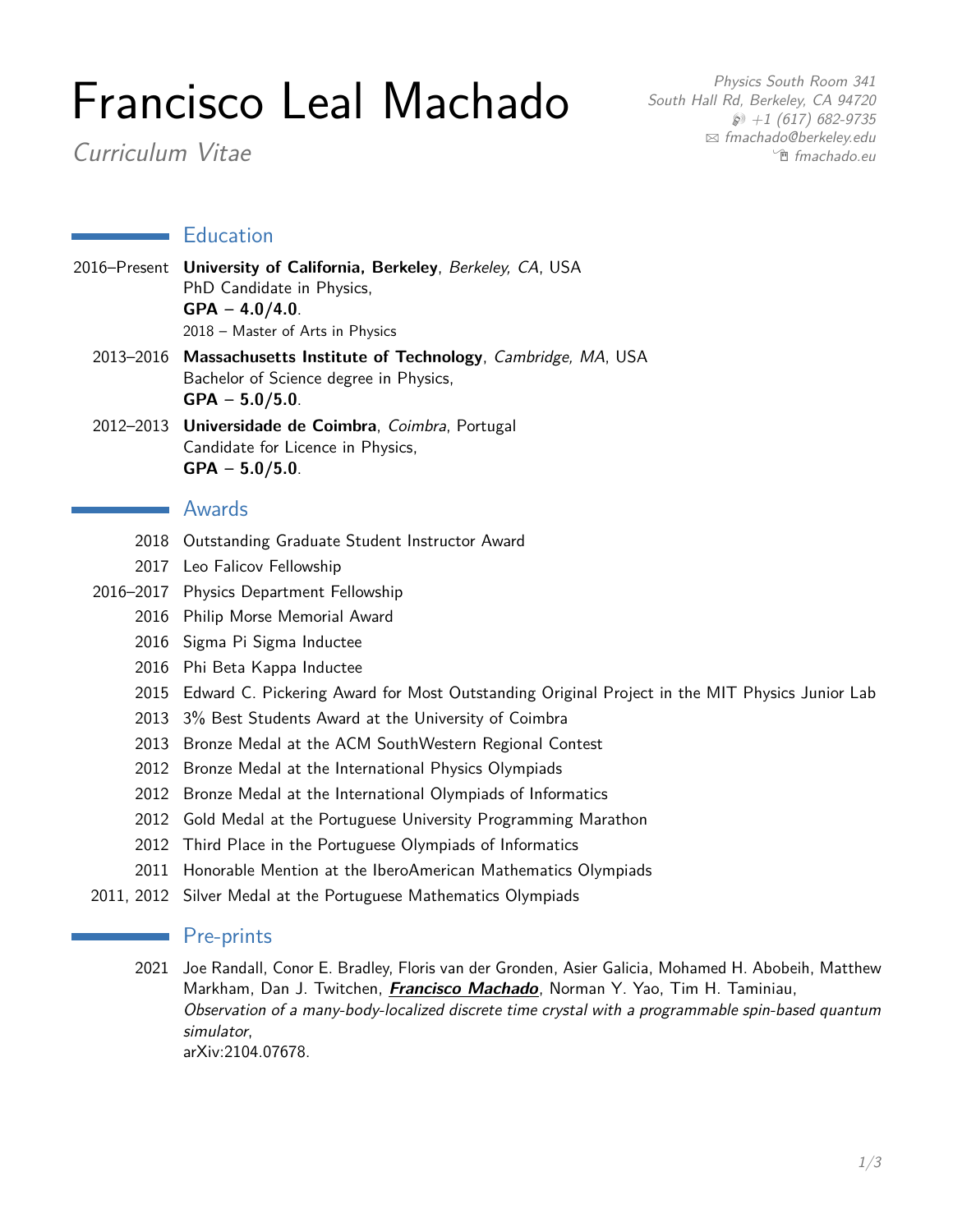- 2021 David Wei, Antonio Rubio-Abadal, Bingtian Ye, **Francisco Machado**, Jack Kemp, Kritsana Srakaew, Simon Hollerith, Jun Rui, Sarang Gopalakrishnan, Norman Y. Yao, Immanuel Bloch, Johannes Zeiher, Quantum gas microscopy of Kardar-Parisi-Zhang superdiffusion, [arXiv:2107.00038.](https://arxiv.org/abs/2107.00038)
- 2021 Emily J. Davis\*, Bingtian Ye\*, *Francisco Machado*\*, Simon A. Meynell, Thomas Mittiga, William Schenken, Maxime Joos, Bryce Kobrin, Yuanqi Lyu, Dolev Bluvstein, Soonwon Choi, Chong Zu, Ania C. Bleszynski Jayich, Norman Y. Yao, Probing many-body noise in a strongly interacting two-dimensional dipolar spin system, [arXiv:2103.12742.](https://arxiv.org/abs/2103.12742)

## **Publications**

- 2021 Chong Zu<sup>∗</sup>, *Francisco Machado*\*, Bingtian Ye\*, Soonwon Choi, Bryce Kobrin, Thomas Mittiga, Satcher Hsieh, Prabudhya Bhattacharyya, Matthew Markham, Dan Twitchen, Andrey Jarmola, Dmitry Budker, Chris R. Laumann, Joel E. Moore, Norman Y. Yao, Emergent hydrodynamics in a strongly interacting dipolar spin ensemble, **[Nature](https://www.nature.com/articles/s41586-021-03763-1)** – [arXiv:2104.07678.](https://arxiv.org/abs/2104.07678)
- 2021 Bingtian Ye<sup>∗</sup> , **Francisco Machado**<sup>∗</sup> , Norman Y. Yao, Floquet phases of matter via classical prethermalization, **Physical Review Letters (PRL) [in press]** – [arXiv:2104.13927.](https://arxiv.org/abs/2104.13927)
- 2021 Antonis Kyprianidis<sup>∗</sup> , **Francisco Machado**<sup>∗</sup> , William Morong, Patrick Becker, Kate S. Collins, Dominic V. Else, Lei Feng, Paul W. Hess, Chetan Nayak, Guido Pagano, Norman Y. Yao, Christopher Monroe,

Observation of a prethermal time crystal, **[Science](https://science.sciencemag.org/content/372/6547/1192)** – [arXiv:2102.01695.](https://arxiv.org/abs/2102.01695)

- 2021 Rahul Sahay<sup>∗</sup>, *Francisco Machado*\*, Bingtian Ye\*, Chris R. Laumann, Norman Y. Yao, Emergent ergodicity at the transition between Many-Body Localized phases, **[Physical Review Letters \(PRL\)](https://journals.aps.org/prl/abstract/10.1103/PhysRevLett.126.100604)** – [arXiv:2008.08585.](https://arxiv.org/abs/2008.08585)
- 2020 **Francisco Machado**, Dominic V. Else, Gregory D. Kahanamoku-Meyer, Chetan Nayak, Norman Y. Yao, Long-range prethermal phases of nonequilibrium matter, **[Physical Review X \(PRX\)](https://journals.aps.org/prx/abstract/10.1103/PhysRevX.10.011043)** – [arXiv:1908.07530.](https://arxiv.org/abs/1908.07530)
- 2020 Bingtian Ye<sup>∗</sup> , **Francisco Machado**<sup>∗</sup> , Christopher David White, Roger S. K. Mong, Norman Y. Yao, Emergent hydrodynamics in Floquet quantum systems, **[Physical Review Letters \(PRL\)](https://journals.aps.org/prl/abstract/10.1103/PhysRevLett.125.030601)** – [arXiv:1902.01859.](https://arxiv.org/abs/1902.01859)
- 2020 Dominic V. Else, **Francisco Machado**, Chetan Nayak, Norman Y. Yao, An improved Lieb-Robinson bound for many-body Hamiltonians with power-law interactions, **[Physical Review A \(PRA\)](https://journals.aps.org/pra/abstract/10.1103/PhysRevA.101.022333)** – [arXiv:1809.06369.](https://arxiv.org/abs/1809.06369)
- 2019 **Francisco Machado**, Gregory D. Meyer, Dominic V. Else, Chetan Nayak, Norman Y. Yao, Exponentially slow heating in short and long-range interacting Floquet systems, **[Physical Review Research \(PRR\)](https://journals.aps.org/prresearch/abstract/10.1103/PhysRevResearch.1.033202)** – [arXiv:1708.01620.](https://arxiv.org/abs/1708.01620)
- 2019 Satcher Hsieh, Prabudhya Bhattacharyya, Chong Zu, Thomas Mittiga, Thomas J. Smart, **Francisco Machado**, Bryce Kobrin, Tim O. Höhn, Nicholas Z. Rui, Mehdi Kamrani, Shubhayu Chatterjee, Soonwon Choi, Michael P. Zaletel, Viktor V. Struzhkin, Joel E. Moore, Valery I. Levitas, Raymond Jeanloz, Norman Y. Yao, Imaging stress and magnetism at high pressures using a nanoscale quantum sensor, **[Science](https://science.sciencemag.org/content/366/6471/1349)** – [arXiv:1812.08796.](https://arxiv.org/abs/1812.08796)